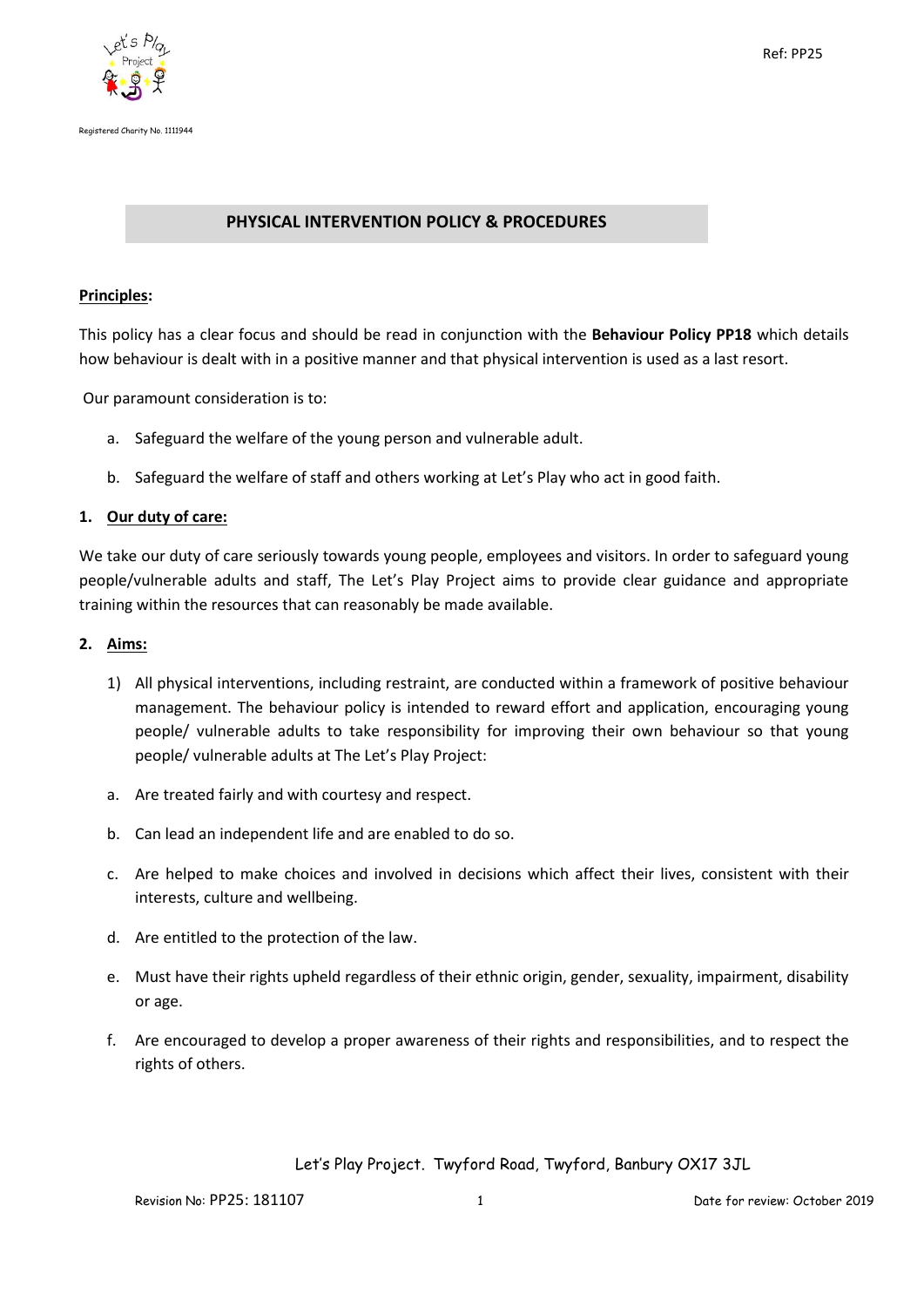

- 2) At The Let's Play Project we recognise that young people may at times present a risk to themselves and others. Any physical intervention should be consistent with the legal obligations and responsibilities of project staff, and with the rights and protection given to young people under the law, including the Human Rights Act (1998). (**See Appendix 1**)
- 3) As staff, our first duty is to ensure that the young people/ vulnerable adults in our care are safe. Our aim, in all our work, is to provide an environment in which young people feel happy and secure, and in which they are able to develop and learn – physically, socially, emotionally and intellectually. The justification for any kind of intervention, therefore, is that it is beneficial to the young people/ vulnerable adults concerned.

## **3. Definitions:**

There are three main types of physical intervention:

- a. Direct physical contact between a member of a staff and a young person/ vulnerable adult. Examples include holding a young person/ vulnerable adult by the arm to stop self-harm, using manual guidance to stop a young person/ vulnerable adult wandering into the road, or two people each holding a young person/ vulnerable adult and guiding him or her to a seat, if agitated.
- b. The use of barriers to limit freedom of movement, for example placing door catches beyond the reach of young people/ vulnerable adults where they are not being used as safety devices i.e. high handles in the kitchen.
- c. Materials or equipment which restricts or prevents movement. Examples include using a splint to limit the movement of an arm or leg to stop a young person/ vulnerable adult self-harming or injurious behaviours.

## **Procedures:**

The Let's Play Project expects that physical intervention is the last resort undertaken in the situation for a young person(s)/ vulnerable adult(s) or staff member's welfare. This will be when prevention and deescalation techniques haven't worked and a full explosive episode of behaviour has occurred. (See PP18)

a: Try and create some physical space using verbal and non-verbal de-escalation techniques. Breakaway if the young person/ vulnerable adult engages in physically aggressive behaviours. Ensure that young people/ vulnerable adults and other staff are supported and removed to a safe area if required. Only intervene physically (using reasonable and proportional force) as a last resort using minimal restraint techniques.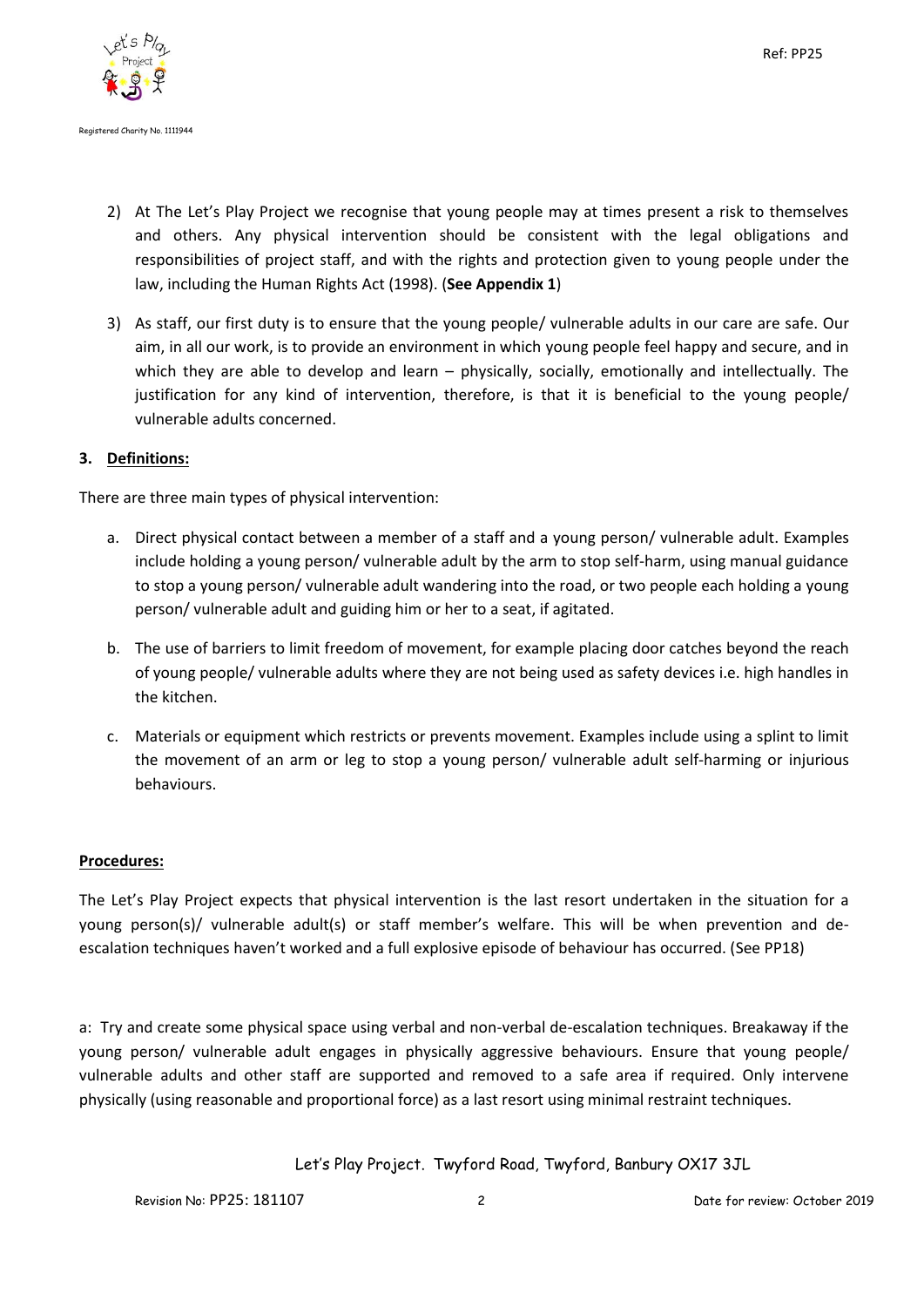

b: Post crisis, ensure that staff support the young person/ vulnerable adult appropriately encouraging them to return to baseline levels of behaviour. This can be done by supporting the young person/ vulnerable adult into a new area or a place that is calming and relaxing and talking in a calm and sparingly manner. Try and engage the young person/ vulnerable adult in an activity that they enjoy or that motivates them. Ensure that the play workers dealing with the crisis are supported too; this can be done by encouraging them to move to a new area or have a couple of minutes to themselves (first aid administered if required).

c: In the circumstance a need for physical intervention can be identified a full assessment will be carried out using the form below (**See Appendix 2**)

d: In the circumstance that physical intervention has had to be used in any activity/session a physical intervention form will need to be filled out (**See Appendix 3**). This form will need to be filled out as soon possible after the intervention was used and must be signed by the **staff member** who carried out the physical intervention along with a witness. The physical intervention form is then handed to the coordinator who will discuss it with the **Activities Manager** before it is logged.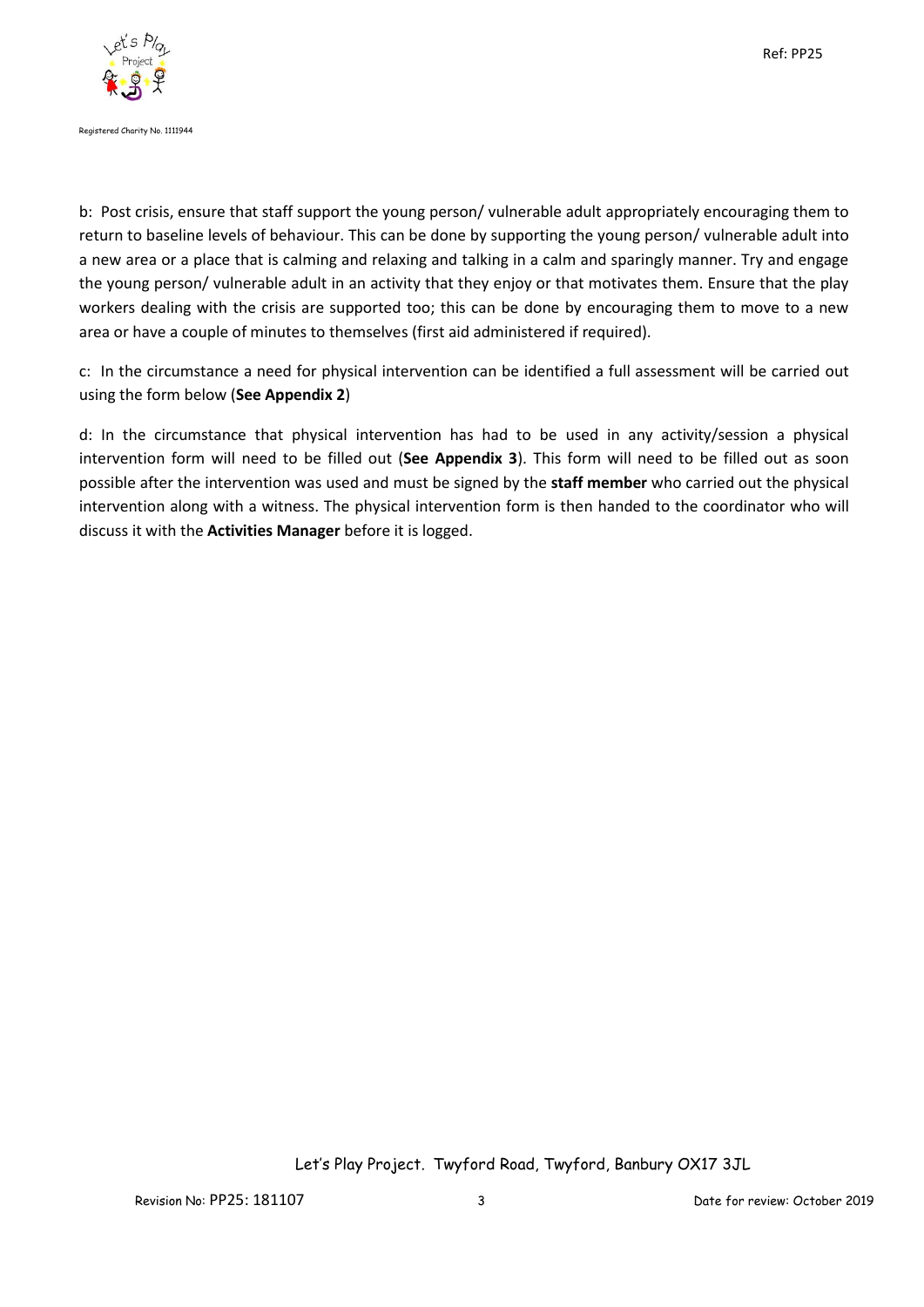

## **Appendix 1: LEGAL FRAMEWORK**

## **Discussion on definition of "Reasonable force":**

- 1) Reasonable force Section 93 of the Education and Inspections Act 2006 enables staff to use such force as is reasonable in the circumstances to prevent a young person/vulnerable adult from doing, or continuing to do, any of the following:
	- a. Committing any offence (or, for a young person/vulnerable adult under the age of criminal responsibility, what would be an offence for an older young person/ vulnerable adult.)
	- b. Causing personal injury to, or damage to the property of, any person (including the young person/vulnerable adult themselves); or
	- c. Prejudicing the maintenance of good order and discipline at the setting or among any young people/vulnerable adults accessing provision, whether during activity session or otherwise.
- 2) There is no legal definition of when it is reasonable to use force. That will always depend on the precise circumstances of individual cases. To be judged lawful, the degree of force employed must be in proportion to the circumstances of the incident and the seriousness of the behaviour or the consequences it is intended to prevent. The degree of force and the duration of its application should always be the minimum needed as the use of any degree of force is unlawful if the particular circumstances do not warrant such use.
- 3) Physical force could not be justified to prevent a young person/vulnerable adult from committing a trivial misdemeanour, or in a situation that clearly could be resolved without force. Justification also includes the right of every citizen to 'self-defence', which applies to all situations for all staff and young people/vulnerable adults. For example, it is an offence to lock an adult or child in a room without a court order (even if they are not aware that they are locked in) except in an emergency when the use of a locked room as a temporary measure while seeking assistance may provide legal justification. Thus, this is an issue of proportion and circumstance which needs to be assessed and acted upon at the time. Justification (as a legal defence) for using physical interventions needs to address these questions:
	- a. Is there clarity about how the intervention helps the person concerned?
	- b. Are there any conflicts of interest where staff experiences fewer demands or less stress when physical interventions are used?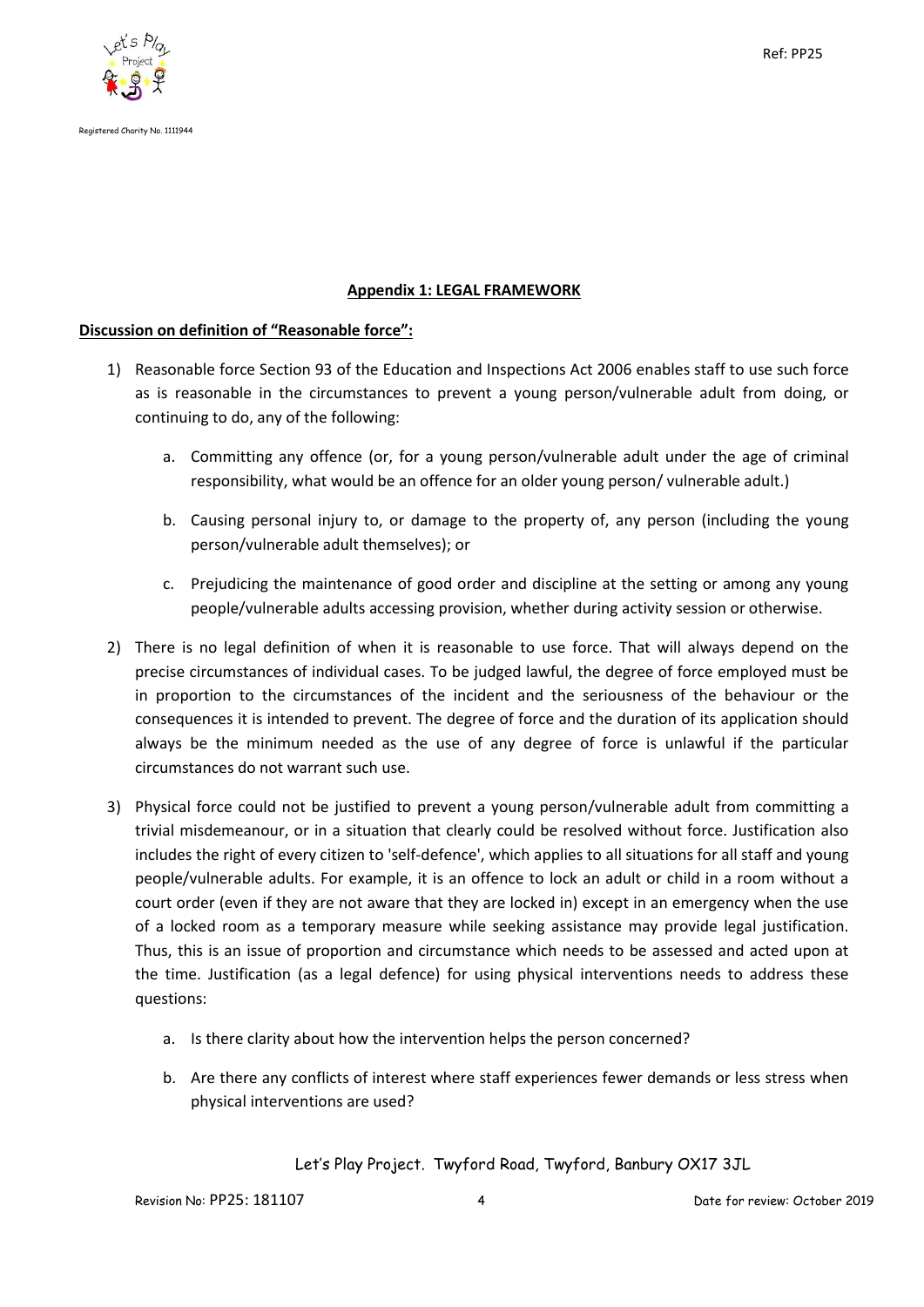

- c. What steps have been taken to reduce the likelihood that the physical intervention will be used in the future?
- d. Is the justification for this young person specifically, or for 'all' in group
- 4) The clearest lawful justification is that the actions of staff are reasonable, proportionate and in the best interests of the young person/vulnerable adult. Under Human Rights legislation they should be "absolutely necessary". Staff members owe a duty of care towards young people/vulnerable adults which requires that reasonable measures to prevent harm are taken.
- 5) Hence, in some circumstances, it may be appropriate to employ certain kinds of physical intervention to prevent a significant known and foreseeable risk of harm. Physical intervention only ought to be used when other strategies have been found to be unsuccessful, or when the risks of not employing an emergency intervention are outweighed by the risks of using one.
- 6) Use of physical intervention needs to be consistent with the Human Rights Act (1998) and the United Nations Convention on the Rights of the Child (ratified 1991). These are based on the presumption that every person is entitled to:
	- a. Respect for his or her private life.
	- b. The right not to be subjected to inhuman or degrading treatment.
	- c. The right to liberty and security.
	- d. The right not to be discriminated against in his / her enjoyment of those rights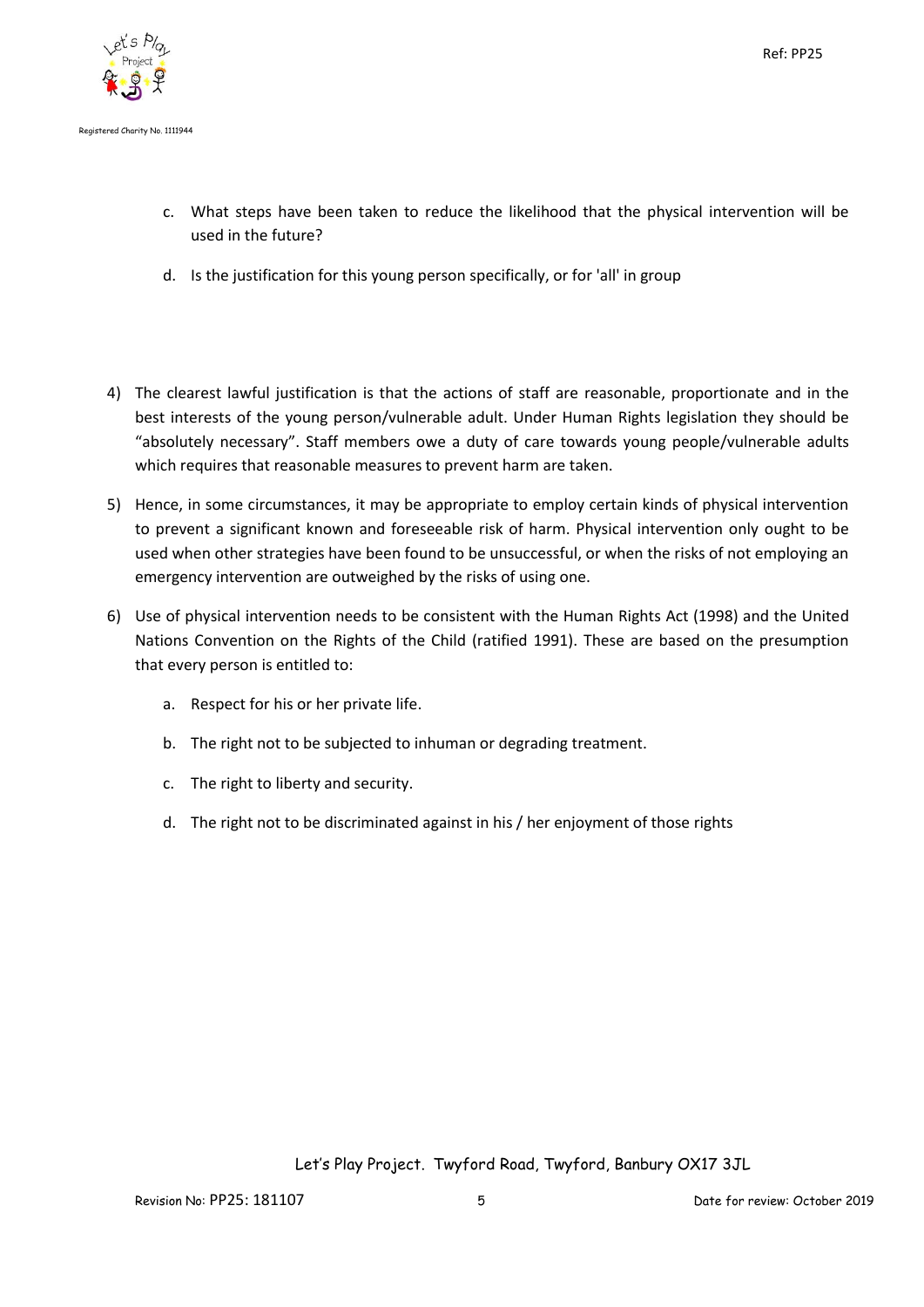

Registered Charity No. 1111944

# **Appendix 2: Physical Intervention Assessment**

|                           | Name                                              |                                                                                    |  |
|---------------------------|---------------------------------------------------|------------------------------------------------------------------------------------|--|
| Names of others consulted |                                                   |                                                                                    |  |
|                           |                                                   |                                                                                    |  |
|                           |                                                   |                                                                                    |  |
|                           |                                                   | What positive outcome is being sought through Physical Intervention?               |  |
|                           |                                                   |                                                                                    |  |
|                           |                                                   |                                                                                    |  |
|                           |                                                   |                                                                                    |  |
|                           | What is the likely outcome if no action is taken? |                                                                                    |  |
|                           |                                                   |                                                                                    |  |
|                           |                                                   |                                                                                    |  |
|                           |                                                   |                                                                                    |  |
|                           |                                                   | What alternatives are there to Physical Intervention?                              |  |
|                           |                                                   |                                                                                    |  |
|                           |                                                   |                                                                                    |  |
|                           |                                                   |                                                                                    |  |
|                           |                                                   |                                                                                    |  |
| techniques)               |                                                   | What is the minimum form of Physical Intervention seen as likely to be successful? |  |
|                           |                                                   |                                                                                    |  |
|                           |                                                   |                                                                                    |  |
|                           |                                                   | Is there a risk of physical harm if the intervention is used?                      |  |
| $\bullet$                 | To the young person<br>To other young people      |                                                                                    |  |

**To property**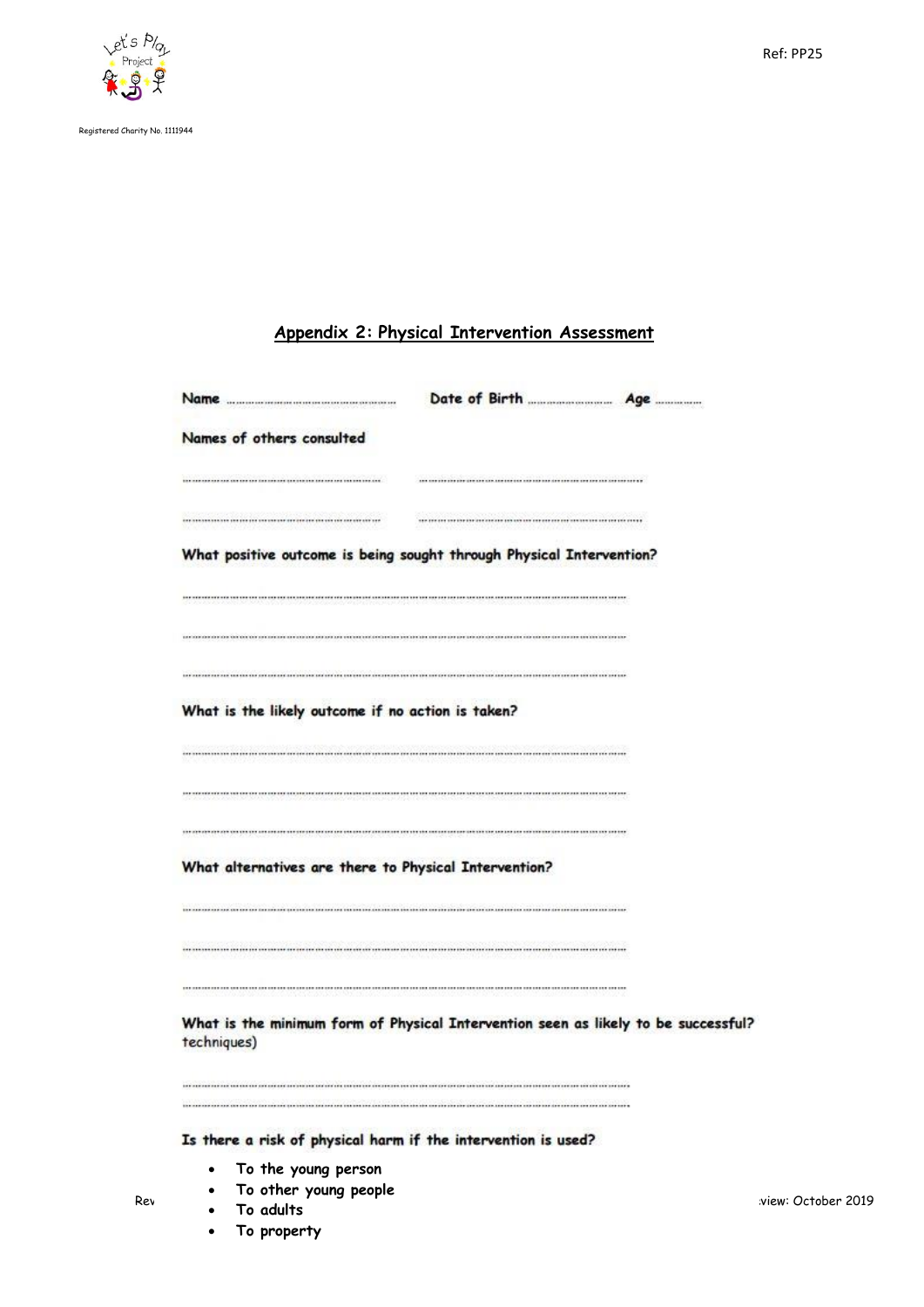

## Who might be harmed if it is not used?

| Estimate of the risks to those involved if Physical Restraint is attempted        |      |        |  |     |  |  |
|-----------------------------------------------------------------------------------|------|--------|--|-----|--|--|
|                                                                                   | High | Medium |  | Low |  |  |
| <b>Severity</b>                                                                   |      |        |  |     |  |  |
| Probability                                                                       |      |        |  |     |  |  |
| What measures have been taken to reduce the risks? (tick if complete)             |      |        |  |     |  |  |
| <b>Training in Physical Intervention</b>                                          |      |        |  |     |  |  |
| Checks for relevant medical information                                           |      |        |  |     |  |  |
| Checks on likely context                                                          |      |        |  |     |  |  |
| Check on experience / advice from others working with the child in other settings |      |        |  |     |  |  |
|                                                                                   |      |        |  |     |  |  |
| What risks remain? (e.g. Litigation)                                              |      |        |  |     |  |  |
| What future action might be needed?                                               |      |        |  |     |  |  |
|                                                                                   |      |        |  |     |  |  |
|                                                                                   |      |        |  |     |  |  |
|                                                                                   |      |        |  |     |  |  |
|                                                                                   |      |        |  |     |  |  |
|                                                                                   |      |        |  |     |  |  |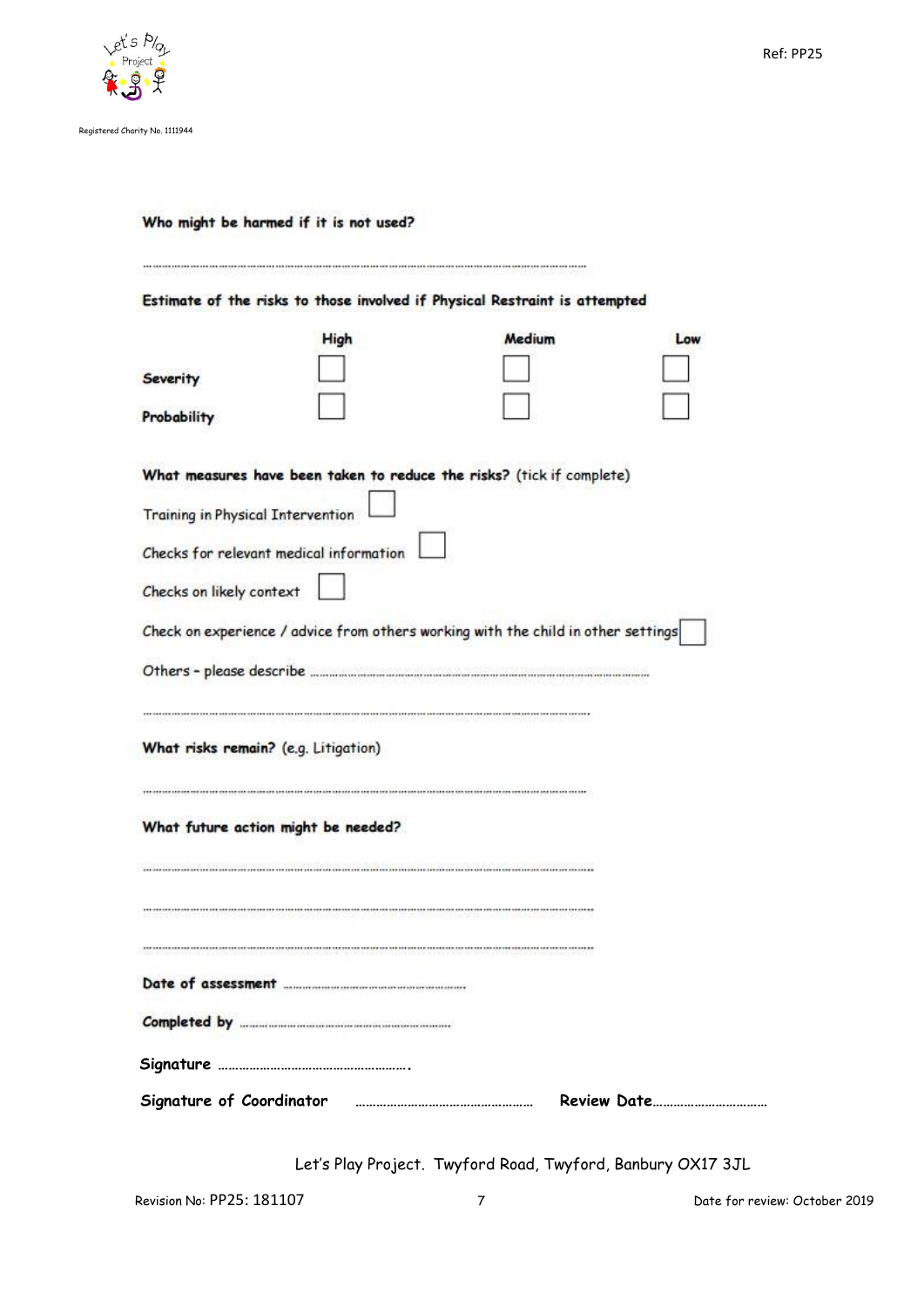

| THE INCIDENT                                                                                                     | <b>Child's Name:</b>                          |  |
|------------------------------------------------------------------------------------------------------------------|-----------------------------------------------|--|
| Location                                                                                                         | Time and duration of incident                 |  |
| <b>Activity</b>                                                                                                  |                                               |  |
| Triggers -<br>Changes to routine/ staff?<br>Arousal level?<br><b>Environmental factors?</b><br>Personal Factors? |                                               |  |
| De-escalation strategies used                                                                                    |                                               |  |
| BEHAVIOURS SEEN (please tick)                                                                                    |                                               |  |
| LEVEL ONE                                                                                                        |                                               |  |
| Non compliance / refusal                                                                                         | Dropping to floor                             |  |
| Screaming / shouting                                                                                             | Throwing objects                              |  |
| Banging furniture / objects                                                                                      | Defiant posturing / attitude                  |  |
| Invasion of personal space                                                                                       | Swearing                                      |  |
| LEVEL TWO                                                                                                        |                                               |  |
| Grabbing clothes / spectacles                                                                                    | Spitting on own clothes / furniture           |  |
| Attempted slapping / hitting / scratching                                                                        | Pushing                                       |  |
| Attempted biting                                                                                                 | Poking                                        |  |
| Attempted kicking                                                                                                | Pinching                                      |  |
| Continuous level one behaviours (more than 5)                                                                    |                                               |  |
| LEVEL THREE                                                                                                      |                                               |  |
| Throwing objects with intent                                                                                     | <b>Biting</b>                                 |  |
| Scratching                                                                                                       | Hitting / slapping                            |  |
| Kicking (people)                                                                                                 | Hair pulling                                  |  |
| Spitting (at people)                                                                                             | Removing clothing                             |  |
| Running away (staying on premises)                                                                               | Continuous level two behaviours (more than 5) |  |
| <b>LEVEL FOUR</b>                                                                                                |                                               |  |
| Fighting                                                                                                         | <b>Head butts</b>                             |  |
| Smearing of bodily fluids (urine / faeces)                                                                       | Throwing large objects / furniture            |  |
| Frenzied hitting / punching / scratching (staff)                                                                 | Running away off site / out of school         |  |

# **Appendix 3: Physical Intervention Form**

| LEVEL FIVE                                     |                |                  |
|------------------------------------------------|----------------|------------------|
| Use of weapon / sharps                         | Sexual assault | (includes touch) |
| Continuous level four behaviours (more than 5) |                |                  |

Let's Play Project. Twyford Road, Twyford, Banbury OX17 3JL

Continuous level three behaviours (more than 5)

Sexual harassment verbal